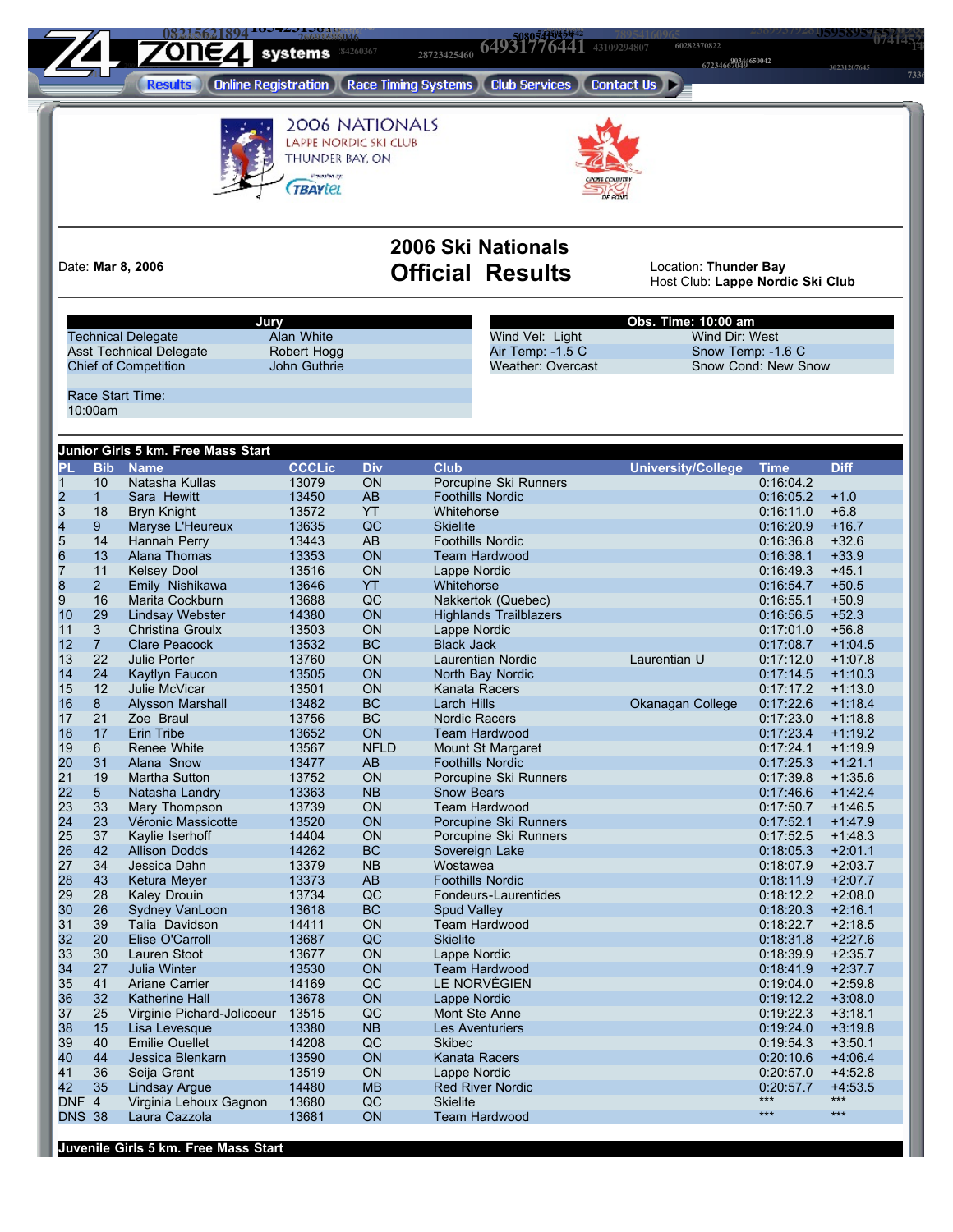| PL            | <b>Bib</b> | <b>Name</b>              | <b>CCCLic</b> | <b>Div</b>      | <b>Club</b>                   | <b>University/College</b> | <b>Time</b> | <b>Diff</b> |
|---------------|------------|--------------------------|---------------|-----------------|-------------------------------|---------------------------|-------------|-------------|
| $\mathbf{1}$  | 62         | Heidi Widmer             | 14175         | $\overline{AB}$ | <b>Banff Ski Runners</b>      |                           | 0:16:31.9   |             |
| $\frac{2}{3}$ | 57         | Lauriane Ouellet         | 14207         | QC              | <b>Skibec</b>                 |                           | 0:16:33.0   | $+1.1$      |
|               | 58         | Marlis Kromm             | 14211         | AB              | <b>Foothills Nordic</b>       |                           | 0:16:33.4   | $+1.5$      |
| 4             | 67         | <b>Flurina Keller</b>    | 14289         | AB              | <b>Banff Ski Runners</b>      |                           | 0:16:49.3   | $+17.4$     |
|               | 52         | Kayla Gibbons            | 14249         | <b>NFLD</b>     | Mount St Margaret             |                           | 0:16:50.0   | $+18.1$     |
| 5<br>6<br>7   | 59         | <b>Allyson Cummings</b>  | 14117         | <b>BC</b>       | Sovereign Lake                |                           | 0:17:00.8   | $+28.9$     |
|               | 71         | Michaela Howie           | 14240         | Ab              | <b>Banff Ski Runners</b>      |                           | 0:17:04.3   | $+32.4$     |
| 8             | 61         | Kara Jaspers             | 14298         | ON              | <b>Big Thunder</b>            |                           | 0:17:07.0   | $+35.1$     |
| 9             | 55         | Marika Cockney           | 14549         | AB              | <b>Banff Ski Runners</b>      |                           | 0:17:07.3   | $+35.4$     |
| 10            | 70         | <b>Mylene Champagne-</b> | 14432         | QC              | <b>Mont Orford</b>            |                           | 0:17:12.8   | $+40.9$     |
|               |            | Croteau                  |               |                 |                               |                           |             |             |
| 11            | 63         | Leah Kirchmann           | 14158         | <b>MB</b>       | <b>Red River Nordic</b>       |                           | 0:17:13.2   | $+41.3$     |
| 12            | 51         | Katrina VanWijk          | 14229         | ON              | <b>Nakkertok</b>              |                           | 0:17:14.2   | $+42.3$     |
| 13            | 60         | Sophie Harvey            | 13887         | QC              | Mont Ste Anne                 |                           | 0:17:15.0   | $+43.1$     |
| 14            | 75         | <b>Bridget Yard</b>      | 14215         | ON              | Porcupine Ski Runners         |                           | 0:17:19.3   | $+47.4$     |
| 15            | 66         | Stephanie Mahar          | 14257         | <b>NFLD</b>     | Mount St Margaret             |                           | 0:17:23.5   | $+51.6$     |
| 16            | 54         | <b>Brianna Yard</b>      | 14216         | ON              | Porcupine Ski Runners         |                           | 0:17:29.0   | $+57.1$     |
| 17            | 79         | <b>Caroline Drolet</b>   | 14202         | QC              | <b>Tremblant Nordique</b>     |                           | 0:17:29.6   | $+57.7$     |
| 18            | 74         | <b>Stephanie Drolet</b>  | 14203         | QC              | <b>Tremblant Nordique</b>     |                           | 0:17:32.7   | $+1:00.8$   |
| 19            | 77         | Daphne Haggarty          | 14363         | ON              | <b>Big Thunder</b>            |                           | 0:17:35.2   | $+1:03.3$   |
| 20            | 69         | <b>Alison Clarke</b>     | 14129         | <b>BC</b>       | Sovereign Lake                |                           | 0:17:45.4   | $+1:13.5$   |
| 21            | 64         | Danielle McVicar         | 13675         | ON              | Kanata Racers                 |                           | 0:17:50.7   | $+1:18.8$   |
| 22            | 88         | <b>Morgan Pellow</b>     | 14121         | <b>BC</b>       | <b>Bulkley Valley</b>         |                           | 0:17:52.7   | $+1:20.8$   |
| 23            | 56         | Camille O'Carroll        | 14339         | QC              | <b>Skielite</b>               |                           | 0:17:56.6   | $+1:24.7$   |
| 24            | 89         | Lauren Lankester         | 14217         | AB              | <b>Foothills Nordic</b>       |                           | 0:17:57.1   | $+1:25.2$   |
| 25            | 80         | Genevieve Bourgeois      | 14451         | QC              | LE NORVÉGIEN                  |                           | 0:17:58.1   | $+1:26.2$   |
| 26            | 68         | Maggie Finch             | 14118         | <b>BC</b>       | Sovereign Lake                |                           | 0:17:59.2   | $+1:27.3$   |
| 27            | 65         | <b>Hilary Mallinger</b>  | 14443         | ON              | Soo Finnish                   |                           | 0:18:02.2   | $+1:30.3$   |
| 28            | 76         | Émilie Chartrand         | 14113         | QC              | <b>Skielite</b>               |                           | 0:18:14.2   | $+1:42.3$   |
| 29            | 85         | Andrea Lee               | 13764         | <b>BC</b>       | Strathcona                    |                           | 0:18:23.6   | $+1:51.7$   |
| 30            | 72         | <b>Britt Bailey</b>      | 14191         | <b>ON</b>       | Lappe Nordic                  |                           | 0:18:32.4   | $+2:00.5$   |
| 31            | 83         | <b>Flurry Hogg</b>       | 14128         | AB              | <b>Foothills Nordic</b>       |                           | 0:18:35.3   | $+2:03.4$   |
| 32            | 87         | Tana Chesham             | 14553         | AB              | <b>Canmore Nordic</b>         |                           | 0:18:42.9   | $+2:11.0$   |
| 33            | 97         | Krista Luckai            | 14415         | <b>ON</b>       | <b>Big Thunder</b>            |                           | 0:18:44.9   | $+2:13.0$   |
| 34            | 82         | Kalli Green              | 14304         | ON              | <b>Highlands Trailblazers</b> |                           | 0:18:52.8   | $+2:20.9$   |
| 35            | 92         | Danielle Scanlon         | 14239         | <b>NFLD</b>     | Mount St Margaret             |                           | 0:18:56.6   | $+2:24.7$   |
| 36            | 91         | Krysta Wark              | 14178         | <b>BC</b>       | Strathcona                    |                           | 0:19:00.3   | $+2:28.4$   |
| 37            | 81         | Gabrielle Thompson       | 14116         | QC              | <b>Skielite</b>               |                           | 0:19:07.8   | $+2:35.9$   |
| 38            | 99         | Samantha Hetherington    | 14390         | <b>BC</b>       | Sovereign Lake                |                           | 0:19:10.8   | $+2:38.9$   |
| 39            | 98         | Bronwyn Allan            | 14531         | AB              | <b>Canmore Nordic</b>         |                           | 0:19:14.6   | $+2:42.7$   |
| 40            | 73         | Kelly Hall               | 14132         | AB              | Fort Saskatchewan             |                           | 0:19:21.2   | $+2:49.3$   |
| 41            | 84         | Elizabeth Brennan        | 14320         | ON              | Kanata Racers                 |                           | 0:19:22.0   | $+2:50.1$   |
| 42            | 86         | Erin Mallinger           | 14238         | <b>ON</b>       | Soo Finnish                   |                           | 0:19:27.5   | $+2:55.6$   |
| 43            | 95         | <b>Annie Boisvert</b>    | 14376         | QC              | Mont Ste Anne                 |                           | 0:19:31.7   | $+2:59.8$   |
| 44            | 96         | Valérie Gagné            | 14310         | QC              | <b>Skielite</b>               |                           | 0:19:49.7   | $+3:17.8$   |
| 45            | 100        | Renée Duchesne           | 14436         | QC              | Mont Orford                   |                           | 0:20:04.9   | $+3:33.0$   |
| 46            | 94         | Lindsay Inkila           | 14331         | ON              | Lappe Nordic                  |                           | 0:20:34.8   | $+4:02.9$   |
| 47            | 78         | Chantal de Laplante      | 14329         | ON              | Porcupine Ski Runners         |                           | 0:21:17.4   | $+4:45.5$   |
| 48            | 93         | <b>Tori Owen</b>         | 14324         | AB              | <b>Foothills Nordic</b>       |                           | 0:22:12.4   | $+5:40.5$   |
| 49            | 90         | Alanna Hamilton          | 14378         | ON              | <b>Big Thunder</b>            |                           | 0:23:30.1   | $+6:58.2$   |
| <b>DNS 53</b> |            | <b>Heather Mehain</b>    | 14162         | <b>BC</b>       | <b>Nelson Nordic</b>          |                           | $***$       | $***$       |

|                   | Open Women 10 km. Free Mass Start |                   |                |                             |                                |                                                      |                 |                                    |             |
|-------------------|-----------------------------------|-------------------|----------------|-----------------------------|--------------------------------|------------------------------------------------------|-----------------|------------------------------------|-------------|
| PL.               | <b>Bib Name</b>                   | <b>CCCLic Div</b> |                | <b>Club</b>                 | <b>University/College Lap1</b> |                                                      | <b>Rnk Lap2</b> | <b>Rnk Time</b>                    | <b>Diff</b> |
|                   | 301 Daria Gaiazova                | 12929             | QC             | NST2010/Skielite            |                                | 0:14:55.2(3)                                         | 0:15:08.0(1)    | 0:30:03.3                          |             |
|                   | 302 Milaine Theriault             | 3823              | N <sub>B</sub> | NST2006/Husky               |                                | 0:14:54.9(2)                                         | 0:15:33.3(2)    | $0:30:28.3 + 25.0$                 |             |
| 3                 | 306 Tara Whitten                  | 5866              | AB             | <b>Edmonton Nordic/EXEL</b> | U of Alberta                   | 0:14:54.6(1)                                         | 0:16:07.6(5)    | $0:31:02.3 + 59.0$                 |             |
| 4                 | 303 Perianne Jones                | 12918             | <b>ON</b>      | NST2010/Nakkertok           |                                | 0:15:18.5(5)                                         | 0:16:07.7(6)    | $0:31:26.2 + 1:22.9$               |             |
| 5                 | 307 Tasha Betcherman              | 6418              | <b>ON</b>      | Lappe Nordic                |                                | 0:15:15.6(4)                                         | 0:16:14.0(7)    | $0:31:29.7 + 1:26.4$               |             |
| 6                 | 308 Maria Stuber                  |                   | <b>USA</b>     | <b>NMU</b>                  |                                | 0:15:26.1(9)                                         | 0:16:07.1(4)    | $0:31:33.3 + 1:30.0$               |             |
|                   | 312 Sarah Peters                  | 6434              | BC             | Strathcona                  |                                | 0:15:19.4(6)                                         |                 | $0:16:23.2(10)$ $0:31:42.7+1:39.4$ |             |
| 8                 | 310 Christine Bisson              | 5949              | QC             | Mont Ste Anne               | Laval                          | 0:15:25.4(8)                                         | 0:16:19.2(8)    | $0:31:44.7+1:41.4$                 |             |
| 9                 | 316 Magi Scallion                 | 6345              | AB.            | <b>Banff Ski Runners</b>    |                                | $0:15:24.8(7)$ $0:16:21.4(9)$                        |                 | $0:31:46.3 + 1:43.0$               |             |
| 10 <sup>1</sup>   | 322 Rebecca Puiras                | 5090              | <b>ON</b>      | Lappe Nordic                |                                | $0:15:43.5(14)$ $0:16:06.2(3)$                       |                 | $0:31:49.7 +1:46.4$                |             |
| 11                | 328 Rhonda Sandau                 | 5776              | AB.            | Foothills Nordic/EXEL       | U of Calgary                   | $0:15:32.0(11)$ $0:16:23.6(11)$ $0:31:55.7+1:52.4$   |                 |                                    |             |
| $12 \overline{ }$ | 311 Jacqui Benson                 | 6455              | BC             | Caledonia Nordic            |                                | $0:15:30.5(10)$ $0:16:42.6(13)$ $0:32:13.2 + 2:09.9$ |                 |                                    |             |
| 13                | 309 Brooke Gosling                | 12494             | AB             | Foothills/X-C.com           |                                | $0:15:32.4(12)$ $0:16:42.1(12)$ $0:32:14.6 + 2:11.3$ |                 |                                    |             |
| 14                | 313 Sarah Daitch                  | 5981              | <b>NWT</b>     | Fort Smith                  |                                | $0:15:35.4(13)$ $0:17:04.5(15)$ $0:32:39.9 + 2:36.6$ |                 |                                    |             |
| 15                | 329 Andrea Dupont                 | 5573              | <b>ON</b>      | Porcupine Ski Runners       | U of Waterloo                  | $0:16:16.5(17)$ $0:16:55.0(14)$ $0:33:11.5+3:08.2$   |                 |                                    |             |
| 16                | 318 Catherine (Rena) Bode         | 12523             | <b>ON</b>      | <b>Big Thunder</b>          | Lakehead U                     | $0:16:15.7(16)$ $0:17:09.1(16)$ $0:33:24.8+3:21.5$   |                 |                                    |             |
| 17                | 305 Shayla Swanson                | 5778              | AB.            | Foothills Nordic/X-C.Com    |                                | $0:15:48.9(15)$ $0:17:44.3(22)$ $0:33:33.3+3:30.0$   |                 |                                    |             |
| 18                | 314 Megan McTavish                | 4881              | <b>ON</b>      | <b>XC Ottawa</b>            |                                | $0:16:33.9(21)$ $0:17:12.5(17)$ $0:33:46.5+3:43.2$   |                 |                                    |             |
| 19                | 326 Carley Kenwell                | 13368             | <b>ON</b>      | Laurentian Nordic           | Laurentian U                   | $0:16:35.4(22)$ $0:17:16.2(18)$ $0:33:51.7+3:48.4$   |                 |                                    |             |
| 20                | 321 Alexia Pichard-<br>Jolicoeur  | 13114             | QC             | Mont Ste Anne               | Laval                          | $0:16:31.2(18)$ $0:17:22.8(19)$ $0:33:54.0 +3:50.7$  |                 |                                    |             |
| 21                | 317 Sheila Kealey                 | 3485              | <b>ON</b>      | <b>XC</b> Ottawa            |                                | $0:16:32.3(20)$ $0:17:31.6(20)$ $0:34:04.0 + 4:00.7$ |                 |                                    |             |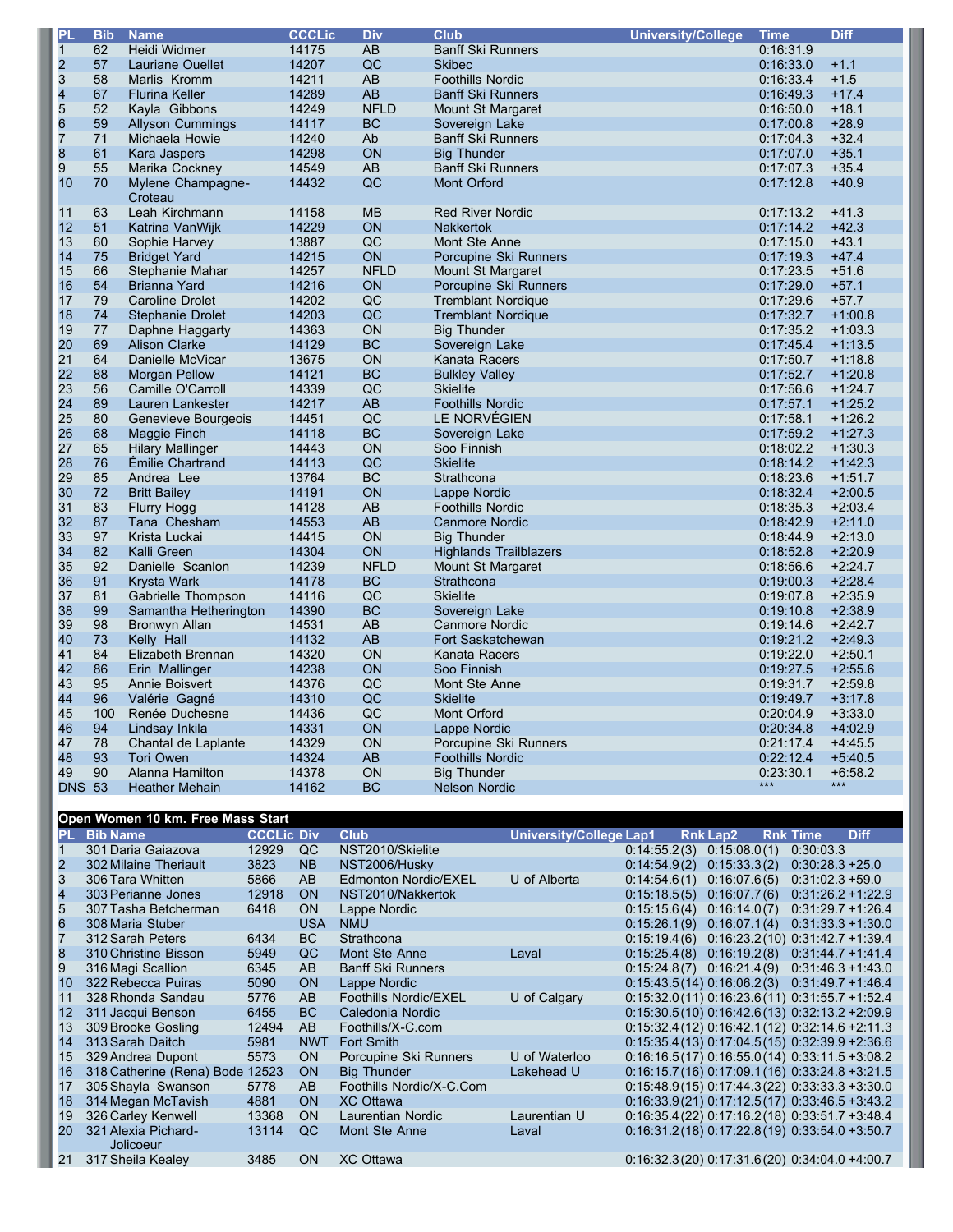| 22  | 325 Eva Szabo                 | 13514 | <b>ON</b>   | <b>XC Ottawa</b>                   | Carleton U        | $0:16:31.4(19)$ $0:17:32.9(21)$ $0:34:04.4+4:01.1$   |               |                                                      |                   |       |       |
|-----|-------------------------------|-------|-------------|------------------------------------|-------------------|------------------------------------------------------|---------------|------------------------------------------------------|-------------------|-------|-------|
| 23  | 327 Emily Hayman              | 6630  | <b>ON</b>   | <b>Big Thunder</b>                 | Lakehead U        |                                                      |               | $0:16:55.7(24)$ $0:18:14.2(23)$ $0:35:09.9 + 5:06.6$ |                   |       |       |
| 24  | 315 Marcia Birkigt            | 12873 | <b>AB</b>   | Camrose Ski Club/XC.com            | Augustana Faculty | $0:16:42.9(23)$ $0:18:27.2(26)$ $0:35:10.2 +5.06.9$  |               |                                                      |                   |       |       |
| 25  | 324 Megan Hudson              | 12692 | AB          | <b>Edmonton Nordic</b>             | U of Alberta      | $0:17:29.2(27)$ $0:18:18.0(24)$ $0:35:47.2+5:43.9$   |               |                                                      |                   |       |       |
| 26  | 330 Emily Morel               | 12912 | <b>ON</b>   | Georgian Nordic                    |                   |                                                      |               | $0:17:17.6(26)$ $0:18:33.2(27)$ $0:35:50.9 + 5:47.6$ |                   |       |       |
| 27  | 336 Kelly Henry               | 13366 | <b>ON</b>   | <b>Big Thunder</b>                 |                   |                                                      |               | $0:17:40.0(28)$ $0:18:21.4(25)$ $0:36:01.4+5:58.1$   |                   |       |       |
| 28  | 331 Amanda Holdsworth         | 12659 | <b>ON</b>   | <b>Team Hardwood</b>               | Lakehead U        |                                                      |               | $0:17:16.8(25)$ $0:18:47.7(28)$ $0:36:04.5+6:01.2$   |                   |       |       |
| 29  | 332 Linnea Rudachyk           | 13203 | <b>ON</b>   | <b>XC</b> Ottawa                   | Carleton U        | $0:17:40.7(29)$ $0:19:04.0(29)$ $0:36:44.7+6:41.4$   |               |                                                      |                   |       |       |
| 30  | 338 Lilla Roy                 | 12853 | <b>NS</b>   | <b>Arctic Fox</b>                  | Laurentian U      | $0:18:07.6(30)$ $0:19:33.8(31)$ $0:37:41.5+7:38.2$   |               |                                                      |                   |       |       |
| 31  | 337 Sarah Mamen               | 12883 | <b>ON</b>   | <b>Carleton University</b>         | Carleton U        | $0:18:37.4(32)$ $0:19:32.5(30)$ $0:38:10.0+8:06.7$   |               |                                                      |                   |       |       |
| 32  | 334 Sharon Hogg               | 13209 | <b>AB</b>   | <b>Foothills Nordic</b>            |                   | $0:18:55.0(33)$ $0:19:34.3(32)$ $0:38:29.3+8:26.0$   |               |                                                      |                   |       |       |
| 33  | 333 Kate Scallion             | 12740 | <b>NS</b>   | <b>Arctic Fox</b>                  | Carleton U        | $0:18:31.8(31)$ $0:20:12.4(33)$ $0:38:44.2+8:40.9$   |               |                                                      |                   |       |       |
| 34  | 340 Mary Edgar                | 14355 | <b>AB</b>   | <b>Foothills Nordic</b>            | U of Calgary      |                                                      |               | $0:18:56.3(34)$ $0:20:17.9(34)$ $0:39:14.3+9:11.0$   |                   |       |       |
| 35  | 341 Marnie Graf               | 14277 | <b>BC</b>   | <b>UNBC Nordic</b>                 | <b>UNBC</b>       |                                                      |               | $0:19:26.1(35)$ $0:20:38.9(35)$ $0:40:05.0 +10:01.7$ |                   |       |       |
| 36. | 343 Karen Greenfield          | 14130 | <b>ON</b>   | <b>Big Thunder</b>                 |                   | $0:20:20.3(36)$ $0:22:00.6(36)$ $0:42:21.0 +12:17.7$ |               |                                                      |                   |       |       |
|     | DNF304 Madeleine Williams     | 6409  | AB          | NST2010/Edmonton Nordic            |                   | $***$                                                |               | ***                                                  |                   | $***$ | ***   |
|     | DNF319 Karla Mika             | 5378  | <b>ON</b>   | <b>Highlands Trailblazers/EXEL</b> |                   | ***                                                  | $(*)$         | $***$                                                | $(\hbox{}^\star)$ | $***$ | $***$ |
|     | DNF335 Julie Bisson           | 12545 | QC          | Club Nordique MSA                  | Laval             | ***                                                  | $(\star)$     | $***$                                                | $(\star)$         | $***$ | ***   |
|     | DNF339 Jill Maepea            | 5840  | <b>ON</b>   | Lappe Nordic                       |                   | ***                                                  | $(*)$         | ***                                                  | $(*)$             | ***   | $***$ |
|     | DNF342 Stephanie Corrbett     | 12775 | <b>NFLD</b> | <b>Menihek Nordic</b>              | Augustana Faculty | ***                                                  | $(\star)$     | $***$                                                | $(\star)$         | ***   | ***   |
|     | <b>DNS320 Linnaea Kershaw</b> | 12729 | <b>ON</b>   | <b>Big Thunder</b>                 | Lakehead U        | ***                                                  | $(*)$         | ***                                                  | $(*)$             | $***$ | $***$ |
|     | <b>DNS323 Brook Latimer</b>   | 1021  | <b>ON</b>   | Lappe Nordic                       |                   | $***$                                                | $(\dot{ }^*)$ | $***$                                                | $(*)$             | $***$ | $***$ |
|     | DNS344 Klara Vosahlo          | 14545 | BC.         | <b>Nordic Racers</b>               |                   | ***                                                  | $(*)$         | ***                                                  | $(*)$             | $***$ | ***   |
|     |                               |       |             |                                    |                   |                                                      |               |                                                      |                   |       |       |

## **Junior Women 10 km. Free Mass Start**

| PL.             | <b>Bib Name</b>                   | <b>CCCLic Div</b> |            | <b>Club</b>                  | <b>University/College Lap1</b>                                   |                                                    | <b>Rnk Lap2</b> | <b>Rnk Time</b>      | <b>Diff</b> |
|-----------------|-----------------------------------|-------------------|------------|------------------------------|------------------------------------------------------------------|----------------------------------------------------|-----------------|----------------------|-------------|
|                 | 352 Brittany Webster              | 14219             | <b>ON</b>  | Highlands Trailblazers       |                                                                  | 0:15:36.7(1)                                       | 0:16:11.8(1)    | 0:31:48.6            |             |
|                 | 354 Mallory Deyne                 | 13061             | <b>ON</b>  | Porcupine Ski Runners        | Lakehead U                                                       | 0:17:03.7(4)                                       | 0:17:21.0(2)    | $0:34:24.8 + 2:36.2$ |             |
|                 | 353 Kate Brennan                  | 13269             | <b>ON</b>  | Kanata Racers                |                                                                  | 0:17:03.0(3)                                       | 0:17:35.9(3)    | $0:34:39.0 + 2:50.4$ |             |
|                 | 358 Berit Dool                    | 13086             | <b>ON</b>  | Lappe Nordic                 | Lakehead U                                                       | 0:17:10.9(5)                                       | 0:18:16.0(4)    | $0:35:27.0 + 3:38.4$ |             |
|                 | 360 Cathy Jaques                  | 12974             | AB         | <b>Rocky Mountain Racers</b> |                                                                  | 0:17:02.4(2)                                       | 0:18:46.8(7)    | $0:35:49.2 +4:00.6$  |             |
| 6               | 359 Alysia Garmulewicz            | 13419             | BC.        | <b>Hills Nordic</b>          | Carleton U                                                       | 0:17:14.5(6)                                       | 0:18:42.1(5)    | $0:35:56.6 + 4:08.0$ |             |
|                 | 356 Bibiane Mahy                  | 13316             | ON         | Porcupine Ski Runners        |                                                                  | 0:17:27.3(7)                                       | 0:18:44.5(6)    | $0:36:11.9 + 4:23.3$ |             |
| 8               | 364 Nellie Dow                    | 13275             | BC.        | <b>Bulkley Valley</b>        | U of Waterloo                                                    | $0:18:04.4(8)$ $0:19:00.8(9)$                      |                 | $0:37:05.3 + 5:16.7$ |             |
| 9               | 362 Ava Rudachyk                  | 13357             | <b>ON</b>  | <b>Big Thunder</b>           | Lakehead U                                                       | $0:18:29.7(11)$ $0:18:56.0(8)$                     |                 | $0:37:25.7 + 5:37.1$ |             |
| 10 <sup>1</sup> | 371 Rachel Herron                 | <b>Na</b>         |            |                              |                                                                  | $0:18:32.8(12)$ $0:19:02.7(10)$ $0:37:35.5+5:46.9$ |                 |                      |             |
| 11              | 365 Aden Beresford                | 13693             | <b>ON</b>  | Team hardwood                | Laurentian U                                                     | $0:18:33.4(13)$ $0:19:05.7(11)$ $0:37:39.1+5:50.5$ |                 |                      |             |
| 12              | 366 Sarah Bergeron Larouche 14364 |                   | QC         | Mont Ste Anne                |                                                                  | $0:18:24.1(9)$ $0:19:16.6(12)$ $0:37:40.7+5.52.1$  |                 |                      |             |
| 13              | 361 Lindsay Los                   | 13283             | BC.        | <b>Spud Valley</b>           | Carleton U                                                       | $0:18:28.0(10)$ $0:19:43.6(13)$ $0:38:11.7+6:23.1$ |                 |                      |             |
| 14              | 355 Sophie Boyer                  | 13278             | QC         | <b>Skielite</b>              |                                                                  | $0:18:38.4(14)$ $0:19:59.6(14)$ $0:38:38.1+6:49.5$ |                 |                      |             |
| 15              | 357 Anna Geiger-Whitlock          | 13324             | OΝ         | Team Hardwood                |                                                                  | $0:19:09.1(15) 0:21:21.2(15) 0:40:30.3 +8:41.7$    |                 |                      |             |
| 16              | 363 Kim Cloutier                  | 13362             | QC         | Fondeurs-Laurentides         |                                                                  | $0:19:25.9(16)$ $0:21:23.4(16)$ $0:40:49.3+9:00.7$ |                 |                      |             |
| 17              | 368 Sarah Stephen                 | 12909             | <b>NWT</b> | Camrose Nordic               | Augustana Faculty                                                | $0:19:51.2(17)$ $0:21:24.6(17)$ $0:41:15.8+9:27.2$ |                 |                      |             |
| 18              | 367 Romy Belzile-Maguire          | 14192             | QC         | <b>Skibec</b>                |                                                                  | $0:20:39.5(19) 0:21:28.7(18) 0.42:08.3 +10:19.7$   |                 |                      |             |
| 19              | 370 Jennifer Kathriner            | 13441             | AB.        | Camrose Ski Club             | Augustana Faculty 0:20:37.4(18) 0:21:31.4(19) 0:42:08.9 +10:20.3 |                                                    |                 |                      |             |
| 20              | 369 Melissa Walden                | 13540             | <b>ON</b>  | Deep River                   |                                                                  | 0:21:07.6(20) 0:22:52.6(20) 0:44:00.2 +12:11.6     |                 |                      |             |
|                 | DNS351 Amanda Ammar               | 12889             | AB.        | NST2014/Edmonton Nordic      |                                                                  |                                                    |                 |                      |             |

|                         |            | <b>Standing Disabled 5 km. Free Mass Start</b> |               |            |                          |                           |             |             |
|-------------------------|------------|------------------------------------------------|---------------|------------|--------------------------|---------------------------|-------------|-------------|
| PL                      | <b>Bib</b> | <b>Name</b>                                    | <b>CCCLic</b> | <b>Div</b> | <b>Club</b>              | <b>University/College</b> | <b>Time</b> | <b>Diff</b> |
| 1                       | 372        | Jerry King                                     | 14401         | <b>ON</b>  | <b>Fit Company</b>       |                           | 0:20:02.3   |             |
|                         |            |                                                |               |            |                          |                           |             |             |
|                         |            | Junior Boys 7.5 km. Free Mass Start            |               |            |                          |                           |             |             |
| PL                      | <b>Bib</b> | <b>Name</b>                                    | <b>CCCLic</b> | <b>Div</b> | <b>Club</b>              | University/College        | <b>Time</b> | <b>Diff</b> |
|                         | 134        | <b>Haakon Lenes</b>                            | 13609         | AB         | <b>Banff Ski Runners</b> |                           | 0:21:01.1   |             |
| $\overline{\mathbf{c}}$ | 123        | Michael Somppi                                 | 13526         | <b>ON</b>  | Lappe Nordic             |                           | 0:21:08.9   | $+7.8$      |
| 3                       | 139        | Julien Nury                                    | 13699         | QC         | <b>Skibec</b>            |                           | 0:21:18.8   | $+17.7$     |
| $rac{4}{5}$             | 152        | <b>Travis Comeau</b>                           | 13480         | ON         | Lappe Nordic             |                           | 0:21:20.6   | $+19.5$     |
|                         | 124        | François Bussière                              | 13589         | QC         | <b>Skibec</b>            |                           | 0:21:33.6   | $+32.5$     |
| 6                       | 122        | Kevin Saudau                                   | 13504         | AB         | <b>Foothills Nordic</b>  |                           | 0:21:34.6   | $+33.5$     |
| $\overline{7}$          | 149        | Jess Cockney                                   | 13931         | AB         | <b>Banff Ski Runners</b> |                           | 0:21:38.0   | $+36.9$     |
| 8                       | 128        | Ray Sabo                                       | 13429         | YT         | Whitehorse               |                           | 0:21:39.2   | $+38.1$     |
| 9                       | 131        | Luke Viljakainen                               | 13753         | ON         | <b>Big Thunder</b>       |                           | 0:21:40.7   | $+39.6$     |
| 10                      | 147        | Ghislain de Laplante                           | 13759         | <b>ON</b>  | Porcupine Ski Runners    |                           | 0:21:41.3   | $+40.2$     |
| 11                      | 137        | <b>Matthew Wylie</b>                           | 13679         | <b>BC</b>  | Sovereign Lake           |                           | 0:21:51.6   | $+50.5$     |
| 12                      | 148        | Curtis Merry                                   | 14370         | AB         | <b>Edmonton Nordic</b>   |                           | 0:21:52.7   | $+51.6$     |
| 13                      | 125        | Georg Jalkotzy                                 | 13420         | AB         | <b>Foothills Nordic</b>  |                           | 0:21:57.9   | $+56.8$     |
| 14                      | 121        | Frédéric Touchette                             | 13497         | QC         | Mont Ste Anne            |                           | 0:21:59.1   | $+58.0$     |
| 15                      | 159        | <b>Christopher Hamilton</b>                    | 13690         | ON         | Lappe Nordic             |                           | 0:22:03.6   | $+1:02.5$   |
| 16                      | 144        | <b>Matthew Little</b>                          | 13708         | <b>ON</b>  | <b>Laurentian Nordic</b> |                           | 0:22:11.0   | $+1:09.9$   |
| 17                      | 154        | <b>Charles Brassard</b>                        | 14168         | QC         | LE NORVÉGIEN             |                           | 0:22:12.6   | $+1:11.5$   |
| 18                      | 162        | Dougal Owen                                    | 14154         | AB         | <b>Foothills Nordic</b>  |                           | 0:22:14.3   | $+1:13.2$   |
| 19                      | 138        | Marc-Antoine Rancourt                          | 13642         | QC         | <b>Skibec</b>            |                           | 0:22:17.9   | $+1:16.8$   |
| 20                      | 179        | <b>Stuart Lodge</b>                            | 14541         | AB         | <b>Banff Ski Runners</b> |                           | 0:22:18.7   | $+1:17.6$   |
| 21                      | 132        | <b>William Urton</b>                           | 13171         | <b>SK</b>  | <b>Malamute Nordic</b>   |                           | 0:22:27.2   | $+1:26.1$   |
| 22                      | 135        | Brayden Jaspers                                | 13656         | <b>ON</b>  | <b>Big Thunder</b>       |                           | 0:22:27.5   | $+1:26.4$   |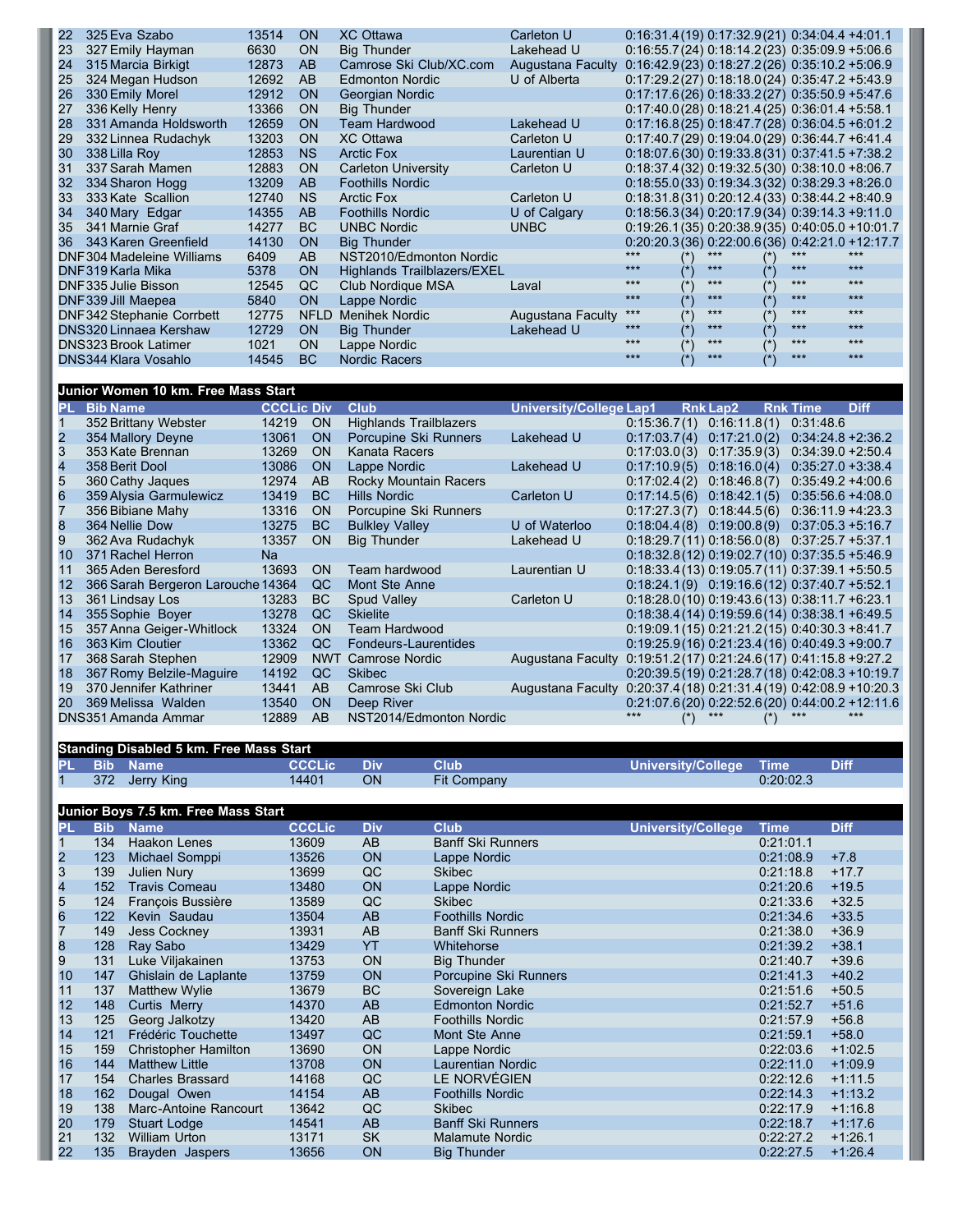| 23         | 151 | Fraser Mills-Connery             | 14309 | AB          | <b>Foothills Nordic</b>       | 0:22:28.2 | $+1:27.1$ |
|------------|-----|----------------------------------|-------|-------------|-------------------------------|-----------|-----------|
| 24         | 146 | Alexandre Ruel                   | 13701 | QC          | <b>Skibec</b>                 | 0:22:40.3 | $+1:39.2$ |
| 25         | 172 | Eric Groeneveld                  | 14131 | AB          | <b>Banff Ski Runners</b>      | 0:22:45.0 | $+1:43.9$ |
| 26         | 167 | Gerard Garnier                   | 13932 | AB          | <b>Banff Ski Runners</b>      | 0:22:51.5 | $+1:50.4$ |
| 27         | 136 | lan Siemens                      | 13771 | <b>MB</b>   | Vortex                        | 0:22:52.0 | $+1:50.9$ |
| 28         | 143 | Daniel Brown                     | 13645 | <b>BC</b>   | <b>Telemark XC</b>            | 0:22:57.9 | $+1:56.8$ |
| 29         | 142 | <b>Cedrick Bourgeois</b>         | 14167 | QC          | LE NORVÉGIEN                  | 0:23:01.2 | $+2:00.1$ |
| 30         | 150 | <b>Matthew Cuddy</b>             | 13531 | ON          | Soo Finnish                   | 0:23:06.3 | $+2:05.2$ |
| 31         | 165 | <b>Matthias Purdon</b>           | 14209 | ON          | Georgian Bay Nordic           | 0:23:09.9 | $+2:08.8$ |
| 32         | 140 | Aaron Barter                     | 13744 | <b>ON</b>   | <b>Nakkertok</b>              | 0:23:10.3 | $+2:09.2$ |
| 33         | 156 | Peter Ostrom                     | 14223 | AB          | <b>Foothills Nordic</b>       | 0:23:15.6 | $+2:14.5$ |
| 34         | 166 | Camille Cheskey                  | 13888 | ON          | <b>Highlands Trailblazers</b> | 0:23:28.5 | $+2:27.4$ |
| 35         | 129 | Gabriel Landry                   | 13241 | <b>NB</b>   | <b>Snow Bears</b>             | 0:23:29.7 | $+2:28.6$ |
| 36         | 127 | <b>Michael Casev</b>             | 14252 | <b>NFLD</b> | <b>Blow Me Down</b>           | 0:23:30.9 | $+2:29.8$ |
| 37         | 173 | Simon Lamarche                   | 13774 | QC          | <b>Athletic Directions QC</b> | 0:23:41.0 | $+2:39.9$ |
| 38         | 163 | <b>Alan Richards</b>             | 13691 | <b>BC</b>   | Overlander                    | 0:23:52.8 | $+2:51.7$ |
| 39         | 145 | Patrick Egan                     | 13674 | BC          | Sovereign Lake                | 0:23:56.2 | $+2:55.1$ |
| 40         | 141 | Paul Benson                      | 14160 | <b>MB</b>   | <b>Red River Nordic</b>       | 0:24:01.0 | $+2:59.9$ |
| 41         | 126 | Greg Finch                       | 13682 | <b>BC</b>   | Sovereign Lake                | 0:24:04.1 | $+3:03.0$ |
| 42         | 171 | Aidan Lennie                     | 14235 | ON          | <b>Nakkertok</b>              | 0:24:09.2 | $+3:08.1$ |
| 43         | 161 | <b>Christopher Borchert</b>      | 13676 | <b>BC</b>   | Sovereign Lake                | 0:24:10.3 | $+3:09.2$ |
| 44         | 158 | <b>Tessum Weber</b>              | 14082 | QC          | Nakkertok (Quebec)            | 0:24:19.0 | $+3:17.9$ |
| 45         | 170 | <b>Tim Hughes</b>                | 13773 | ON          | <b>Highlands Trailblazers</b> | 0:24:26.2 | $+3:25.1$ |
| 46         | 168 | <b>Francis Morin</b>             | 14438 | QC          | <b>Mont Orford</b>            | 0:24:33.1 | $+3:32.0$ |
| 47         | 177 | <b>Tristan Allan</b>             | 14274 | AB          | <b>Canmore Nordic</b>         | 0:24:42.2 | $+3:41.1$ |
| 48         | 176 | <b>Eric Braul</b>                | 13695 | ON          | Georgian Bay Nordic           | 0:24:42.9 | $+3:41.8$ |
| 49         | 175 | <b>lan Scriver</b>               | 14352 | ON          | <b>Nakkertok</b>              | 0:24:57.5 | $+3:56.4$ |
| 50         | 160 | Kieran Jones                     | 13470 | ON          | <b>Nakkertok</b>              | 0:24:57.7 | $+3:56.6$ |
| 51         | 157 | <b>Keewetin Trottier</b>         | 14137 | <b>SK</b>   | La Ronge Ski Club             | 0:25:04.6 | $+4:03.5$ |
| 52         | 174 | <b>Samuel Desrosiers</b>         | 14151 | QC          | <b>Skibec</b>                 | 0:25:26.1 | $+4:25.0$ |
| 53         | 169 | Louis-Charles Harvey-<br>Collard | 14433 | QC          | Mont Orford                   | 0:25:41.2 | $+4:40.1$ |
| 54         | 178 | <b>Abrial Seifried</b>           | 14422 | <b>BC</b>   | <b>Kimberley Nordic</b>       | 0:25:41.5 | $+4:40.4$ |
| 55         | 164 | David Endleman                   | 13707 | ON          | <b>Laurentian Nordic</b>      | 0:26:07.4 | $+5:06.3$ |
| 56         | 153 | <b>Pierre White</b>              | 14319 | <b>NB</b>   | <b>Snow Bears</b>             | 0:26:25.2 | $+5:24.1$ |
| <b>DNF</b> | 155 | <b>Vincent Veilleux</b>          | 14197 | QC          | Mont Ste Anne                 | $***$     | $***$     |
| <b>DSQ</b> | 130 | Len Valjas                       | 13610 | ON          | <b>Team Hardwood</b>          | ***       | $***$     |
| <b>DNS</b> | 133 | Scott Sullivan                   | 13718 | ON          | <b>Big Thunder</b>            | $***$     | $***$     |
|            |     |                                  |       |             |                               |           |           |

|                         |     | Juvenile Boys 7.5 km. Free Mass Start |               |             |                               |                           |             |             |
|-------------------------|-----|---------------------------------------|---------------|-------------|-------------------------------|---------------------------|-------------|-------------|
| <b>PL</b>               |     | <b>Bib</b> Name                       | <b>CCCLic</b> | <b>Div</b>  | <b>Club</b>                   | <b>University/College</b> | <b>Time</b> | <b>Diff</b> |
| $\overline{1}$          | 211 | Étienne Richard                       | 14054         | QC          | Mouski                        |                           | 0:22:08.0   |             |
| $\overline{\mathbf{c}}$ | 216 | Jérôme McEniry                        | 14115         | QC          | <b>Skielite</b>               |                           | 0:22:16.2   | $+8.2$      |
| 3                       | 209 | <b>Benjamin Hebert</b>                | 14114         | QC          | <b>Skielite</b>               |                           | 0:22:30.2   | $+22.2$     |
| $\overline{\mathbf{4}}$ | 206 | <b>Martin Lenes</b>                   | 14134         | AB          | <b>Banff Ski Runners</b>      |                           | 0:22:31.4   | $+23.4$     |
| 5                       | 214 | Evan Bruce                            | 14055         | AB          | <b>Banff Ski Runners</b>      |                           | 0:22:46.9   | $+38.9$     |
| $\,$ 6                  | 204 | <b>Scott Gow</b>                      | 14551         | <b>AB</b>   | Rocky Mountain Racers         |                           | 0:22:48.3   | $+40.3$     |
| 7                       | 232 | Anthony Laroche                       | 14152         | QC          | <b>Skibec</b>                 |                           | 0:22:48.7   | $+40.7$     |
| $\overline{8}$          | 210 | Devin Ryan                            | 14224         | ON          | <b>Big Thunder</b>            |                           | 0:23:13.8   | $+1:05.8$   |
| 9                       | 205 | Jeremy Hecker                         | 14336         | <b>USA</b>  | Lappe Nordic                  |                           | 0:23:14.9   | $+1:06.9$   |
| 10                      | 207 | Jacob Porter                          | 13507         | ON          | North Bay Nordic              |                           | 0:23:17.2   | $+1:09.2$   |
| 11                      | 201 | <b>Mitchel Samson</b>                 | 14258         | <b>NFLD</b> | Mount St Margaret             |                           | 0:23:25.6   | $+1:17.6$   |
| 12                      | 218 | Joey Burton                           | 14148         | <b>BC</b>   | Overlander                    |                           | 0:23:28.8   | $+1:20.8$   |
| 13                      | 208 | <b>Tristan Flock</b>                  | 14159         | <b>BC</b>   | Sovereign Lake                |                           | 0:23:29.1   | $+1:21.1$   |
| 14                      | 203 | Colin Abbott                          | 14227         | <b>YT</b>   | Whitehorse                    |                           | 0:23:29.6   | $+1:21.6$   |
| 15                      | 239 | <b>Andrew Stewart-Jones</b>           | 14472         | QC          | Nakkertok (Quebec)            |                           | 0:23:33.3   | $+1:25.3$   |
| 16                      | 226 | Nansen Murray                         | 14213         | <b>YT</b>   | Whitehorse                    |                           | 0:23:44.8   | $+1:36.8$   |
| 17                      | 224 | <b>Greg Kilroy</b>                    | 14386         | ON          | North Bay Nordic              |                           | 0:23:53.4   | $+1:45.4$   |
| 18                      | 223 | <b>Thomas Perron</b>                  | 14186         | QC          | <b>Skibec</b>                 |                           | 0:24:02.0   | $+1:54.0$   |
| 19                      | 227 | Vincent Poisson-Gagnon                | 14188         | QC          | <b>Skibec</b>                 |                           | 0:24:13.3   | $+2:05.3$   |
| 20                      | 233 | <b>Mathieu Fortin</b>                 | 14403         | QC          | <b>Tremblant Nordique</b>     |                           | 0:24:15.9   | $+2:07.9$   |
| 21                      | 215 | <b>Todd Inkila</b>                    | 14145         | ON          | Lappe Nordic                  |                           | 0:24:29.4   | $+2:21.4$   |
| 22                      | 253 | Alistair Hardy-Poirier                | 14184         | <b>BC</b>   | <b>Nordic Racers</b>          |                           | 0:24:31.6   | $+2:23.6$   |
| 23                      | 217 | Philippe Duchesneau                   | 14205         | QC          | <b>Mont Orford</b>            |                           | 0:24:33.8   | $+2:25.8$   |
| 24                      | 238 | Aaron Gillmor                         | 14546         | AB          | Rocky Mountain Racers         |                           | 0:24:34.4   | $+2:26.4$   |
| 25                      | 225 | Jonathan Winter                       | 13511         | ON          | North Bay Nordic              |                           | 0:24:37.2   | $+2:29.2$   |
| 26                      | 202 | Kieran Baird                          | 14542         | <b>MB</b>   | <b>Red River Nordic</b>       |                           | 0:24:43.5   | $+2:35.5$   |
| 27                      | 246 | Steffan Lloyd                         | 14503         | QC          | Nakkertok (Quebec)            |                           | 0:24:44.3   | $+2:36.3$   |
| 28                      | 235 | Kyle Power                            | 14517         | <b>NFLD</b> | <b>Menihek Nordic</b>         |                           | 0:24:48.7   | $+2:40.7$   |
| 29                      | 234 | Sean Mercer                           | 14316         | ON          | <b>Highlands Trailblazers</b> |                           | 0:24:49.0   | $+2:41.0$   |
| 30                      | 248 | <b>Patrick Stewart-Jones</b>          | 14471         | QC          | Nakkertok (Quebec)            |                           | 0:24:49.8   | $+2:41.8$   |
| 31                      | 220 | <b>Nicholas Petch</b>                 | 14166         | BC          | Overlander                    |                           | 0:24:56.5   | $+2:48.5$   |
| 32                      | 231 | David Gibb                            | 14146         | BC          | <b>Bulkley Valley</b>         |                           | 0:24:56.8   | $+2:48.8$   |
| 33                      | 213 | Jordan Cascagnette                    | 14334         | ON          | <b>Team Hardwood</b>          |                           | 0:24:57.1   | $+2:49.1$   |
| 34                      | 240 | Eric Holdyk                           | 14125         | BC          | <b>Bulkley Valley</b>         |                           | 0:25:02.8   | $+2:54.8$   |
| 35                      | 212 | <b>Lachlan Armstrong</b>              | 14222         | ON          | <b>Big Thunder</b>            |                           | 0:25:04.0   | $+2:56.0$   |
| 36                      | 229 | David Rennie                          | 14243         | ON          | <b>Nakkertok</b>              |                           | 0:25:06.1   | $+2:58.1$   |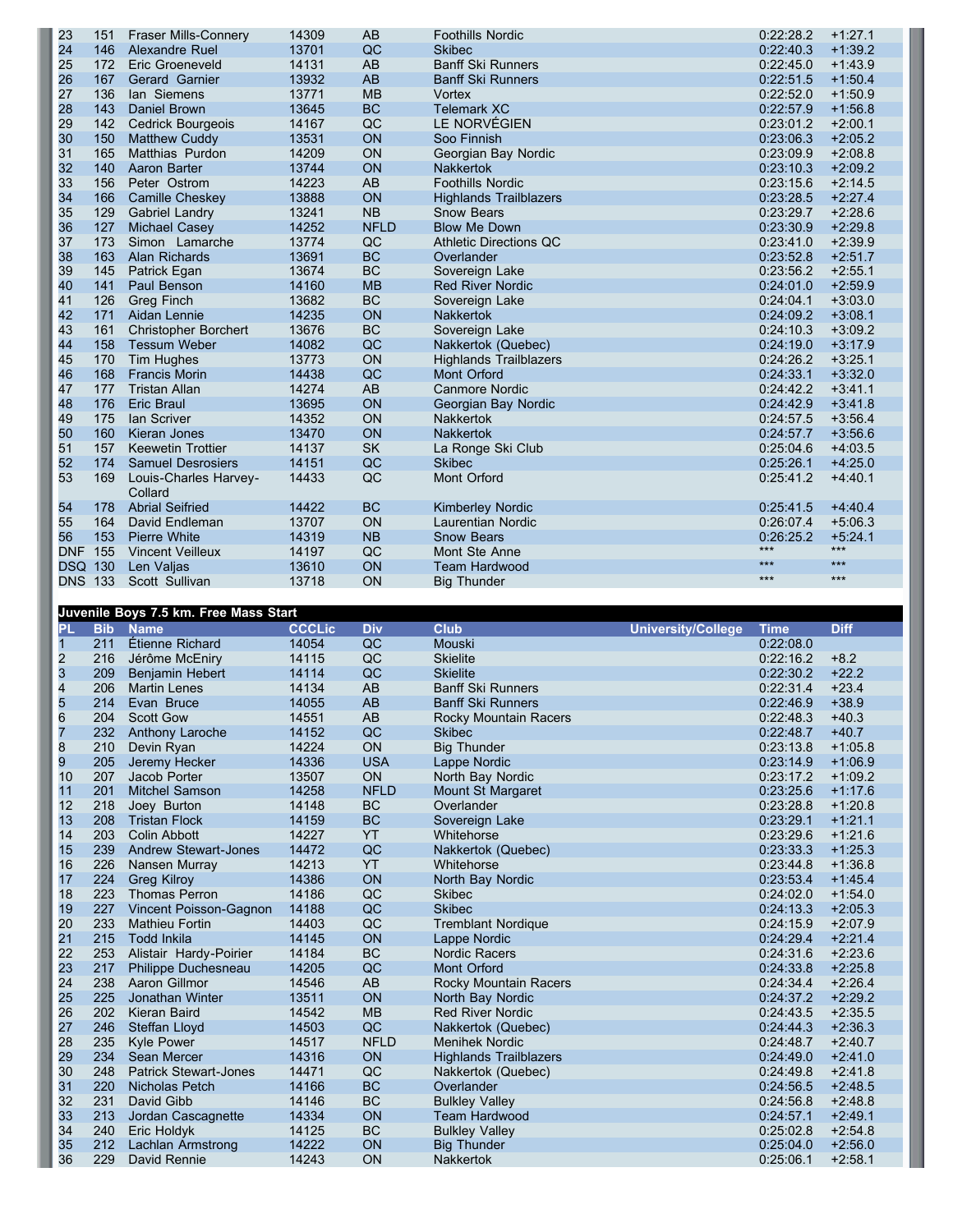| 37             | 250 | <b>Kurt DeFreitas</b>    | 14388 | AB        | <b>Foothills Nordic</b>       | 0:25:12.7 | $+3:04.7$ |
|----------------|-----|--------------------------|-------|-----------|-------------------------------|-----------|-----------|
| 38             | 236 | Konrad Wiltmann          | 14138 | <b>ON</b> | Georgian Nordic               | 0:25:14.1 | $+3:06.1$ |
| 39             | 237 | Sam Loud                 | 14330 | <b>ON</b> | Lappe Nordic                  | 0:25:30.0 | $+3:22.0$ |
| 40             | 245 | <b>BJ</b> Thompson       | 14312 | <b>ON</b> | <b>Team Hardwood</b>          | 0:25:33.7 | $+3:25.7$ |
| 41             | 259 | Nansen Weber             | 14366 | QC        | Nakkertok (Quebec)            | 0:25:40.5 | $+3:32.5$ |
| 42             | 222 | Ryan Reid                | 14264 | AB        | <b>Edmonton Nordic</b>        | 0:25:40.8 | $+3:32.8$ |
| 43             | 228 | <b>Kurtis Wenzel</b>     | 14552 | AB        | Rocky Mountain Racers         | 0:25:53.9 | $+3:45.9$ |
| 44             | 254 | Rick - Paul Skvaridlo    | 14488 | QC        | <b>Athletic Directions QC</b> | 0:26:10.0 | $+4:02.0$ |
| 45             | 242 | Gabe Viljakainen         | 14430 | <b>ON</b> | <b>Big Thunder</b>            | 0:26:14.7 | $+4:06.7$ |
| 46             | 241 | Luke Hibbard             | 14554 | AB        | Canmore Nordic                | 0:26:15.0 | $+4:07.0$ |
| 47             | 252 | Stephen Morson           | 13715 | <b>BC</b> | Strathcona                    | 0:26:22.1 | $+4:14.1$ |
| 48             | 243 | Jimmy Gunka              | 14417 | <b>ON</b> | <b>Big Thunder</b>            | 0:26:26.4 | $+4:18.4$ |
| 49             | 221 | Sean Korzeniewski        | 14296 | <b>ON</b> | <b>Team Hardwood</b>          | 0:26:38.3 | $+4:30.3$ |
| 50             | 219 | Jacob Heyden Thomas      | 14190 | <b>ON</b> | Georgian Bay Nordic           | 0:26:47.4 | $+4:39.4$ |
| 51             | 251 | <b>Andrew Nixon</b>      | 14300 | <b>ON</b> | <b>Big Thunder</b>            | 0:26:53.6 | $+4:45.6$ |
| 52             | 230 | Lucas Jungmann           | 14550 | AB        | Canmore Nordic                | 0:26:57.1 | $+4:49.1$ |
| 53             | 256 | <b>Ben Vanbiesbrouck</b> | 14476 | <b>ON</b> | Soo Finnish                   | 0:27:20.4 | $+5:12.4$ |
| 54             | 244 | Spencer Hogan            | 14420 | <b>ON</b> | Soo Finnish                   | 0:27:21.5 | $+5:13.5$ |
| 55             | 258 | Andrew Barbeau           | 14543 | <b>ON</b> | Soo Finnish                   | 0:27:22.1 | $+5:14.1$ |
| 56             | 257 | Nathan Kirby             | 14212 | <b>ON</b> | Kanata Racers                 | 0:27:45.8 | $+5:37.8$ |
| 57             | 247 | Alec Chaplin             | 14245 | <b>BC</b> | Overlander                    | 0:28:50.0 | $+6:42.0$ |
| 58             | 260 | Francis Poisson-Gagnon   | 14187 | QC        | <b>Skibec</b>                 | 0:29:29.3 | $+7:21.3$ |
| <b>DNF</b>     | 249 | Paul Hoogstraten         | 14548 | AB        | <b>Foothills Nordic</b>       | $***$     | $***$     |
| <b>DNS 255</b> |     | Petri Bailey             | 14333 | <b>ON</b> | Lappe Nordic                  | $***$     | $***$     |

## **Open Men 15 km. Free Mass Start**

| <b>PL</b>     | <b>BibName</b>                            | <b>CCCLic</b>            |           | Div Club                                              | University/CollegeLap1                                        | <b>RnkLap2</b>                                                                               | <b>RnkTime</b> | <b>Diff</b> |
|---------------|-------------------------------------------|--------------------------|-----------|-------------------------------------------------------|---------------------------------------------------------------|----------------------------------------------------------------------------------------------|----------------|-------------|
| 1             | 401 Dan Roycroft                          | 6551                     | <b>ON</b> | NST2006/Arrowhead Nordic                              |                                                               | 0:19:59.1(4)  0:20:32.0(1)  0:40:31.1                                                        |                |             |
|               | 402Christopher Jeffries4913               |                          | QC        | NST2006/Nakkertok QC                                  |                                                               | $0:19:58.0(2)$ $0:20:33.4(2)$ $0:40:31.5+0.4$                                                |                |             |
| $\frac{2}{3}$ | 407 Adam Kates                            | 6082                     | <b>ON</b> | Soo Finnish/EXEL                                      |                                                               | $0:19:49.3(1)$ $0:20:42.6(4)$ $0:40:31.9+0.8$                                                |                |             |
| 4             | 405Drew Goldsack                          | 5835                     | AB        | NST2006/Rocky Mountain Racers                         |                                                               | $0:19:58.5(3)$ $0:20:34.2(3)$ $0:40:32.7+1.6$                                                |                |             |
| 5             | 410 Erik Carleton                         | 5398                     | AB        | <b>Rocky Mountain Racers</b>                          |                                                               | $0:20:01.6(7)$ $0:20:56.4(5)$ $0:40:58.0+26.9$                                               |                |             |
| 6             | 412Sean Crooks                            | 12620                    | <b>ON</b> | NST2010/Big Thunder                                   |                                                               | $0:19:59.6(5)$ $0:21:14.8(7)$ $0:41:14.4+43.3$                                               |                |             |
| 7             | 415Stephen Hart                           | 12471                    | <b>ON</b> | <b>Team Hardwood</b>                                  | Lakehead U                                                    | 0:20:07.0(8) 0:21:19.9(9) 0:41:27.0+55.9                                                     |                |             |
| 8             | 408Stefan Kuhn                            | 5744                     | AB        | Edmonton Nordic/XC.COM                                |                                                               | $0:20:14.8(9)$ $0:21:18.7(8)$ $0:41:33.5+1:02.4$                                             |                |             |
| 9             | 406Gordon Jewett                          | 5283                     | AB        | <b>Foothills Nordic/EXEL</b>                          |                                                               | $0:20:19.2(10)0:21:14.3(6)$ $0:41:33.6+1:02.5$                                               |                |             |
| 10            | 403 Graham Nishikawa 12673                |                          | YT        | NST 2010/Whitehorse XC Ski Club                       |                                                               | $0:20:00.5(6)$ $0:22:12.8(20)$ $0:42:13.4+1:42.3$                                            |                |             |
| 11            | 416Ian Murray                             | 5576                     | <b>NS</b> | North Highlands                                       |                                                               | 0:20:46.3(17) 0:21:27.4(10) 0:42:13.8+1:42.7                                                 |                |             |
| 12            | 426 Jeff Ellis                            | 6225                     | <b>ON</b> | Highlands Trailblazers/EXEL                           |                                                               | 0:20:36.9(11) 0:21:42.5(13) 0:42:19.5+1:48.4                                                 |                |             |
| 13            | 421 Phillip Wood                          | 13614                    | ON        | NTDC/Mono Nordic                                      | Lakehead U                                                    | $0:20:44.8(14)0:21:37.9(12)0.42:22.8+1.51.7$                                                 |                |             |
| 14            | 432 Carl Skinstad                         | 12837                    | AB        | Camrose Nordic/X-C.com                                |                                                               | $0:20:46.0(16)0:21:37.0(11)0.42:23.1+1.52.0$                                                 |                |             |
| 15            | 429Phil Widmer                            | 13040                    | AB        | NST2010/Banff Ski Runners                             |                                                               | $0:20:37.7(13)0:22:02.3(17)0.42:40.1+2:09.0$                                                 |                |             |
| 16            | 411 Skeets Morel                          | 12829                    | <b>ON</b> | NTDC/Georgian Nordic                                  | Lakehead U                                                    | 0:20:37.4(12) 0:22:02.7(18) 0:42:40.2+2:09.1                                                 |                |             |
| 17            | 433 Riku Metsaranta                       | 5736                     | ON        | Lappe Nordic                                          |                                                               | $0:20:59.4(19)0:21:47.2(14)0:42:46.7+2:15.6$                                                 |                |             |
| 18            | 417 Cyrus Kangarloo                       | 13080                    | AB        | Foothills Nordic/X-C.com                              | U of Calgary                                                  | 0:20:54.4(18) 0:22:00.4(15) 0:42:54.8+2:23.7                                                 |                |             |
| 19            | 419Kazuma Takahashi 13478                 |                          | AB        | <b>Foothills Nordic</b>                               |                                                               | 0:21:09.4(20) 0:22:17.3(22) 0:43:26.7+2:55.6                                                 |                |             |
| 20            | 418David Zylberberg                       | 12586                    | AB        | Rocky Mountain Racers                                 |                                                               | 0:20:45.5(15) 0:22:49.7(32) 0:43:35.3+3:04.2                                                 |                |             |
| 21            | 430Christopher Werrell 12872              |                          | <b>BC</b> | Omineca Ski Club                                      |                                                               | 0:21:20.9(27) 0:22:14.9(21) 0:43:35.8+3:04.7                                                 |                |             |
| 22            | 439Philippe Trudel                        | 13417                    | QC        | Defi TM                                               |                                                               | 0:21:17.2(22) 0:22:26.6(26) 0:43:43.9+3:12.8                                                 |                |             |
| 23            | 438Luke McGurk                            | 12992                    | AB        | <b>Rocky Mountain Racers</b>                          |                                                               | 0:21:41.9(33) 0:22:02.2(16) 0:43:44.1+3:13.0                                                 |                |             |
| 24            | 440 Gavin Hamilton                        | 13748                    |           | ON XC Ottawa                                          | Carleton U                                                    | 0:21:18.3(24) 0:22:27.5(27) 0:43:45.9+3:14.8                                                 |                |             |
| 25            | 444 Wayne Dustin                          | 1104                     |           | ON XC Ottawa                                          |                                                               | $0:21:43.7(35)0:22:06.9(19)0.43:50.7+3.19.6$                                                 |                |             |
| 26            | 434 Terrell Stephen                       | 12848                    | AB        | <b>Foothills Nordic</b>                               | U of Calgary                                                  | $0:21:38.6(32)0:22:18.0(23)0:43.56.6+3.25.5$                                                 |                |             |
| 27            | 435 Brian Suke                            | 13139                    | <b>ON</b> | U Of Guelph                                           | U of Guelph                                                   | 0:21:35.9(30) 0:22:21.0(25) 0:43:57.0+3:25.9                                                 |                |             |
| 28            | 441 Chris Mamen                           | 12956                    | <b>ON</b> | <b>Carleton University</b>                            | Carleton U                                                    | 0:21:44.8(36) 0:22:19.5(24) 0:44:04.4+3:33.3                                                 |                |             |
| 29            | 414Mike Argue                             | 6070                     |           | NWTYellowknife                                        |                                                               | 0:21:27.5(28) 0:22:54.1(34) 0:44:21.7+3:50.6                                                 |                |             |
| 30            | 428 Edward McCarthy                       | 12758                    |           | ON XC Ottawa                                          | Carleton U                                                    | 0:21:38.3(31) 0:22:44.9(30) 0:44:23.2+3:52.1                                                 |                |             |
| 31            | 431 Jeffrey Cameron                       | 12621                    | <b>ON</b> | <b>Big Thunder</b>                                    | Lakehead U                                                    | 0:21:17.8(23) 0:23:16.4(38) 0:44:34.3+4:03.2                                                 |                |             |
| 32            | 447 Werner Schwar                         | 307                      |           | ON Lappe Nordic                                       |                                                               | 0:21:53.7(37) 0:22:45.7(31) 0:44:39.4+4:08.3                                                 |                |             |
| 33            | 451 Tom McCarthy                          | 6540                     |           | ON XC Ottawa                                          |                                                               | $0:22:03.9(38)0:22:37.8(29)0:44:41.8+4:10.7$                                                 |                |             |
| 34            | 413Karl Saidla                            | 4843                     |           | ON XC Ottawa                                          |                                                               | 0:22:10.8(42) 0:22:31.4(28) 0:44:42.3+4:11.2                                                 |                |             |
| 35<br>36      | 409 Jesse Heckrodt                        | 12908                    | <b>BC</b> | <b>Larch Hills</b>                                    | Okanagan College 0:21:28.0(29) 0:23:29.2(40) 0:44:57.3+4:26.2 | $0:21:19.1(25)0:23:25.1(39)0:44:44.3+4:13.2$                                                 |                |             |
|               | 437 Cameron Egan                          | 12881                    |           | <b>BC</b> Sovereign Lake                              |                                                               |                                                                                              |                |             |
| 37<br>38      | 420 Andrew Wynd                           |                          |           | <b>AUS XC Ottawa (AUS)</b>                            |                                                               | 0:22:06.0(41) 0:22:53.9(33) 0:45:00.0+4:28.9                                                 |                |             |
| 39            | 424 Adam Airoldi                          | 12477                    |           | US5882204 USA Michigan Tech University                |                                                               | $0:21:20.0(26)0:23:46.6(42)0:45:06.6+4:35.5$                                                 |                |             |
| 40            | 404 David Nighbor<br>453 Scott VanderMeer | 13305                    | AB        | ON NST2010/North Bay Nordic<br><b>Edmonton Nordic</b> |                                                               | $0:21:10.4(21)0:24:11.2(48)0.45:21.6+4:50.5$<br>$0:22:14.9(45)0:23.07.2(35)0:45:22.1+4.51.0$ |                |             |
| 41            | 442Joel Jaques                            | 6454                     | AB        | <b>Rocky Mountain Racers</b>                          |                                                               | 0:21:42.3(34) 0:23:48.0(44) 0:45:30.3+4:59.2                                                 |                |             |
| 42            | 452Rob Spiller                            | 6476                     | AB        | <b>Foothills Nordic</b>                               |                                                               |                                                                                              |                |             |
| 43            | 454 Jack Cook                             | 2241                     | AB        | <b>Edmonton Nordic</b>                                |                                                               | $0:22:30.1(48)0:23:09.9(36)0.45:40.1+5.09.0$                                                 |                |             |
| 44            | 425Ben Beard                              | <b>US5908587 USA MTU</b> |           |                                                       |                                                               | 0:22:04.5(39) 0:23:47.6(43) 0:45:52.2+5:21.1                                                 |                |             |
| 45            | 450Carl Steudler                          | 13211                    | <b>AB</b> | <b>Foothills Nordic</b>                               | U of Calgary                                                  | $0:22:15.8(46)0:23:38.0(41)0:45.53.9+5.22.8$                                                 |                |             |
| 46            | 446 Justin Kangarloo                      | 13218                    | AB        | <b>Foothills Nordic</b>                               | U of Calgary                                                  | $0:22:13.6(43)0:23.53.4(45)0:46.07.1+5.36.0$                                                 |                |             |
| 47            | 448Dana Klassen                           | 13327                    |           | <b>ON</b> Athletic Directions                         | Carleton U                                                    | $0:22:05.3(40)0:24:02.1(46)0:46:07.4+5.36.3$                                                 |                |             |
| 48            | 422 Gus Kaeding                           | C5371059                 |           | <b>USA Northern Michigan University</b>               |                                                               | $0:22:14.1(44)0:24:27.8(52)0:46:42.0+6:10.9$                                                 |                |             |
| 49            | 449 Timo Puiras                           | 6050                     | ON .      | Lappe Nordic                                          |                                                               | $0:22:33.8(50)0:24:20.4(50)0:46.54.3+6:23.2$                                                 |                |             |
| 50            | 460Doug Bolster                           | 12957                    |           | ON Big Thunder                                        | Lakehead U                                                    | 0:22:48.5(52) 0:24:06.0(47) 0:46:54.6+6:23.5                                                 |                |             |
|               |                                           |                          |           |                                                       |                                                               |                                                                                              |                |             |